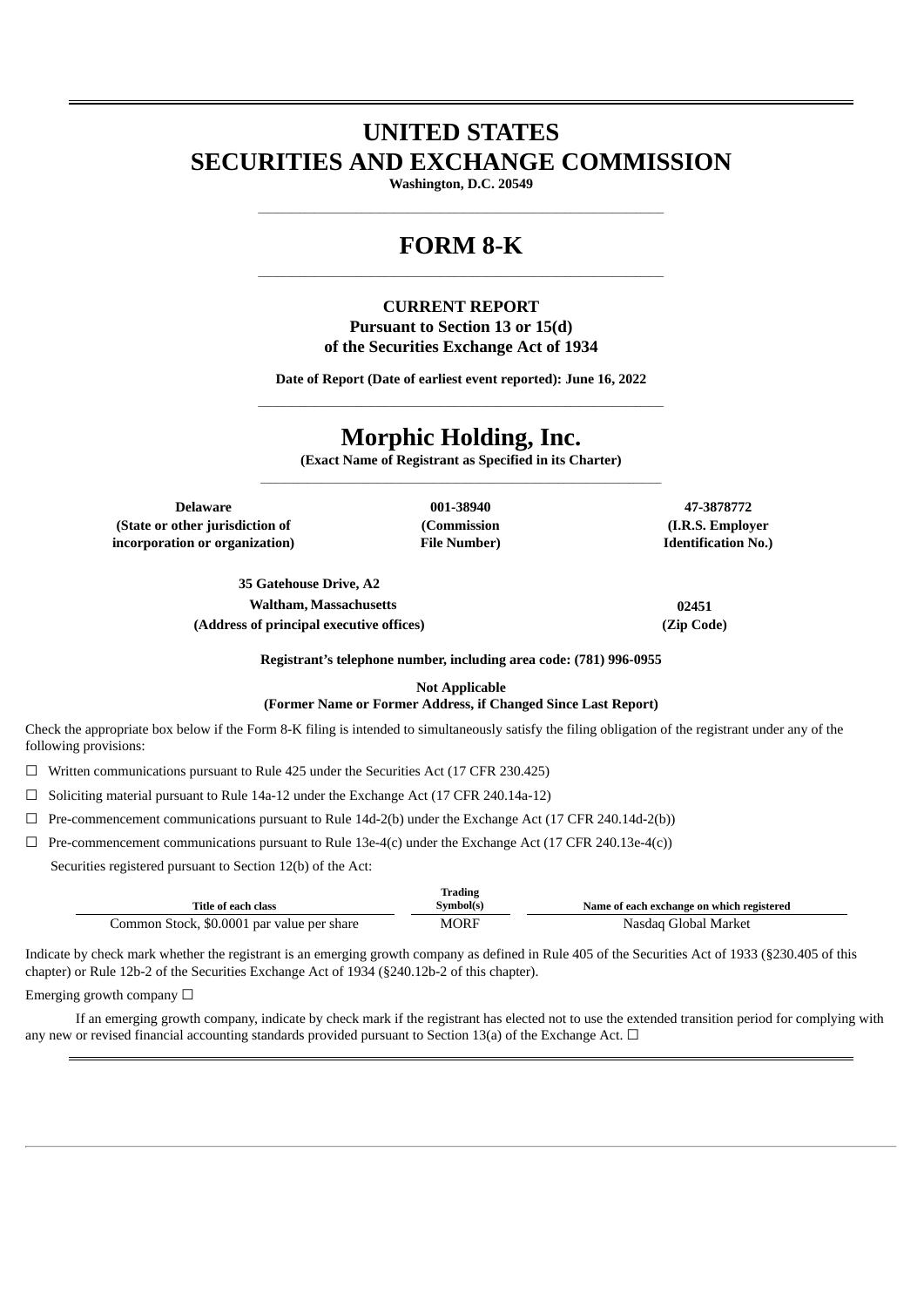#### **Item 1.02 Termination of a Material Definitive Agreement**

On June 16, 2022, Morphic Holding, Inc. (the "Company") received notice from AbbVie Biotechnology Ltd ("AbbVie") that AbbVie has elected to terminate the Collaboration and Option Agreement (the "Collaboration Agreement") between AbbVie and Morphic Therapeutic, Inc., a wholly owned subsidiary of the Company ("Morphic"), dated October 16, 2018. AbbVie exercised its right to terminate the Collaboration Agreement for convenience. The termination will be effective as of December 13, 2022, or such earlier date as agreed by the parties.

Under the terms of the Collaboration Agreement, Morphic granted AbbVie exclusive license options on certain product candidates directed at multiple targets. The termination follows AbbVie's delivery of notice to the Company that it did not intend to advance any of the selective oral αvβ6-specific integrin inhibitors, which AbbVie had previously licensed pursuant to the terms of the Collaboration Agreement, due to a suspected on-target/ αvβ6 mediated safety signal observed in pre-clinical testing. Effective upon the termination of the Collaboration Agreement, all rights and licenses granted thereunder shall immediately terminate.

The foregoing summary of the terms of the Collaboration Agreement is qualified in its entirety by reference to the Collaboration Agreement, which was filed as Exhibit 10.11 to the Company's Annual Report on Form 10-K for the year ended December 31, 2021.